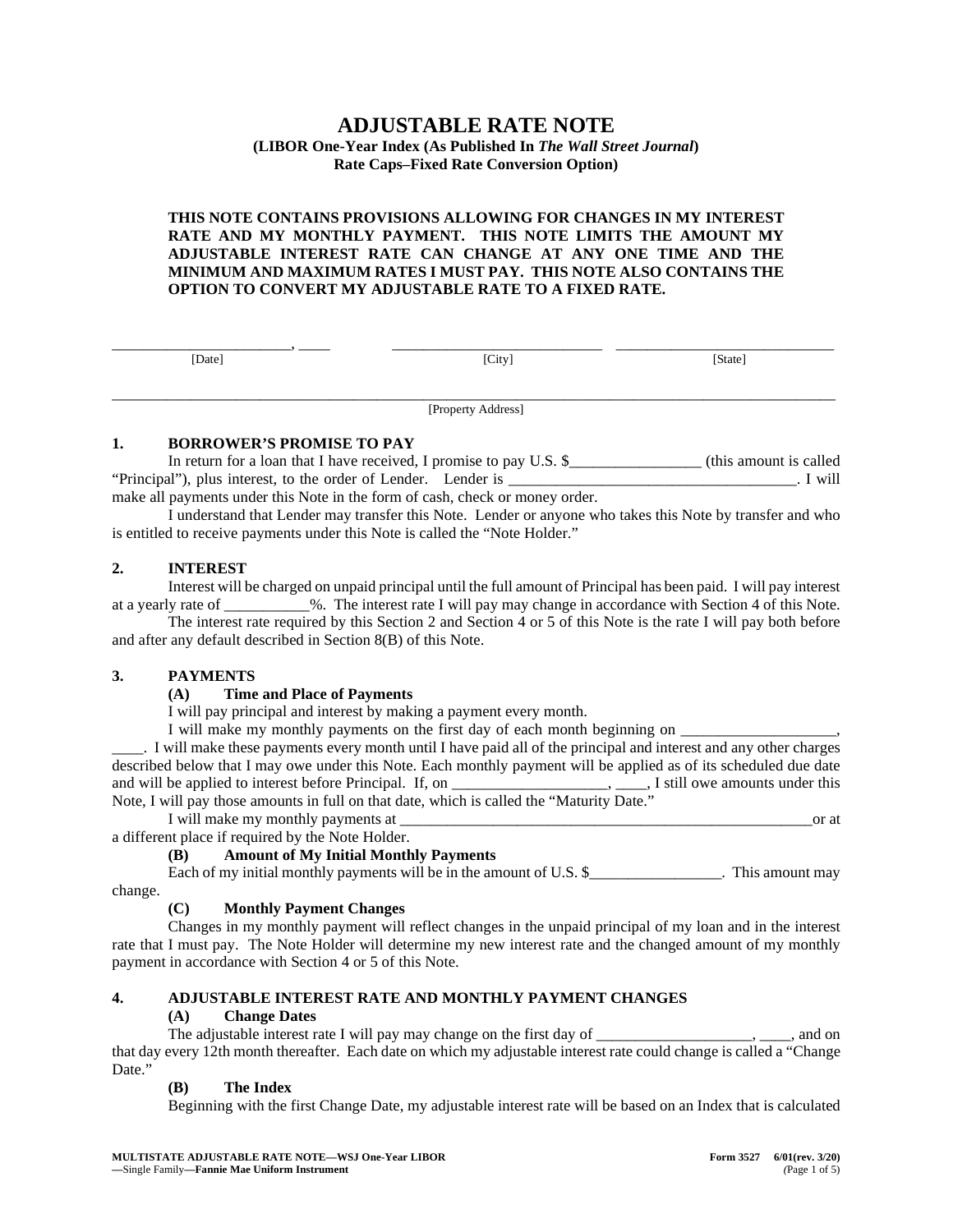and provided to the general public by an administrator (the "Administrator"). The "Index" is a benchmark, known as the one-year U.S. dollar (USD) LIBOR index. The Index is currently published in, or on the website of, *The Wall Street Journal*. The most recent Index value available as of the date 45 days before each Change Date is called the "Current Index," provided that if the Current Index is less than zero, then the Current Index will be deemed to be zero for purposes of calculating my interest rate.

If the Index is no longer available, it will be replaced in accordance with Section 4(G) below.

## **(C) Calculation of Changes**

Before each Change Date, the Note Holder will calculate my new interest rate by adding

percentage points (\_\_\_\_\_\_\_\_\_\_\_%) (the "Margin") to the Current Index. The Margin may change if the Index is replaced by the Note Holder in accordance with Section 4(G)(2) below. The Note Holder will then round the result of the Margin plus the Current Index to the nearest one-eighth of one percentage point  $(0.125\%)$ . Subject to the limits stated in Section 4(D) below, this rounded amount will be my new interest rate until the next Change Date.

The Note Holder will then determine the amount of the monthly payment that would be sufficient to repay the unpaid principal that I am expected to owe at the Change Date in full on the Maturity Date at my new interest rate in substantially equal payments. The result of this calculation will be the new amount of my monthly payment.

### **(D) Limits on Interest Rate Changes**

The interest rate I am required to pay at the first Change Date will not be greater than \_\_\_\_\_\_\_\_\_\_\_% or less than \_\_\_\_\_\_\_\_\_\_\_%. Thereafter, my adjustable interest rate will never be increased or decreased on any single Change Date by more than two percentage points from the rate of interest I have been paying for the preceding 12 months. My interest rate will never be greater than \_\_\_\_\_\_\_\_\_\_\_%, which is called the "Maximum Rate," or less than  $\frac{1}{2}$ %.

## **(E) Effective Date of Changes**

My new interest rate will become effective on each Change Date. I will pay the amount of my new monthly payment beginning on the first monthly payment date after the Change Date until the amount of my monthly payment changes again.

#### **(F) Notice of Changes**

The Note Holder will deliver or mail to me a notice of any changes in my adjustable interest rate and the amount of my monthly payment before the effective date of any change. The notice will include information required by law to be given to me and also the title and telephone number of a person who will answer any question I may have regarding the notice.

#### **(G) Replacement Index and Replacement Margin**

The Index is deemed to be no longer available and will be replaced if any of the following events (each, a "Replacement Event") occur: (i) the Administrator has permanently or indefinitely stopped providing the Index to the general public; or (ii) the Administrator or its regulator issues an official public statement that the Index is no longer reliable or representative.

If a Replacement Event occurs, the Note Holder will select a new index (the "Replacement Index") and may also select a new margin (the "Replacement Margin"), as follows:

(1) If a replacement index has been selected or recommended for use in consumer products, including residential adjustable-rate mortgages, by the Board of Governors of the Federal Reserve System, the Federal Reserve Bank of New York, or a committee endorsed or convened by the Board of Governors of the Federal Reserve System or the Federal Reserve Bank of New York at the time of a Replacement Event, the Note Holder will select that index as the Replacement Index.

(2) If a replacement index has not been selected or recommended for use in consumer products under Section (G)(1) at the time of a Replacement Event, the Note Holder will make a reasonable, good faith effort to select a Replacement Index and a Replacement Margin that, when added together, the Note Holder reasonably expects will minimize any change in the cost of the loan, taking into account the historical performance of the Index and the Replacement Index.

The Replacement Index and Replacement Margin, if any, will be operative immediately upon a Replacement Event and will be used to determine my interest rate and monthly payments on Change Dates that are more than 45 days after a Replacement Event. The Index and Margin could be replaced more than once during the term of my Note, but only if another Replacement Event occurs. After a Replacement Event, all references to the "Index" and "Margin" will be deemed to be references to the "Replacement Index" and "Replacement Margin."

The Note Holder will also give me notice of my Replacement Index and Replacement Margin, if any, and such other information required by applicable law and regulation.

## **5. FIXED INTEREST RATE CONVERSION OPTION**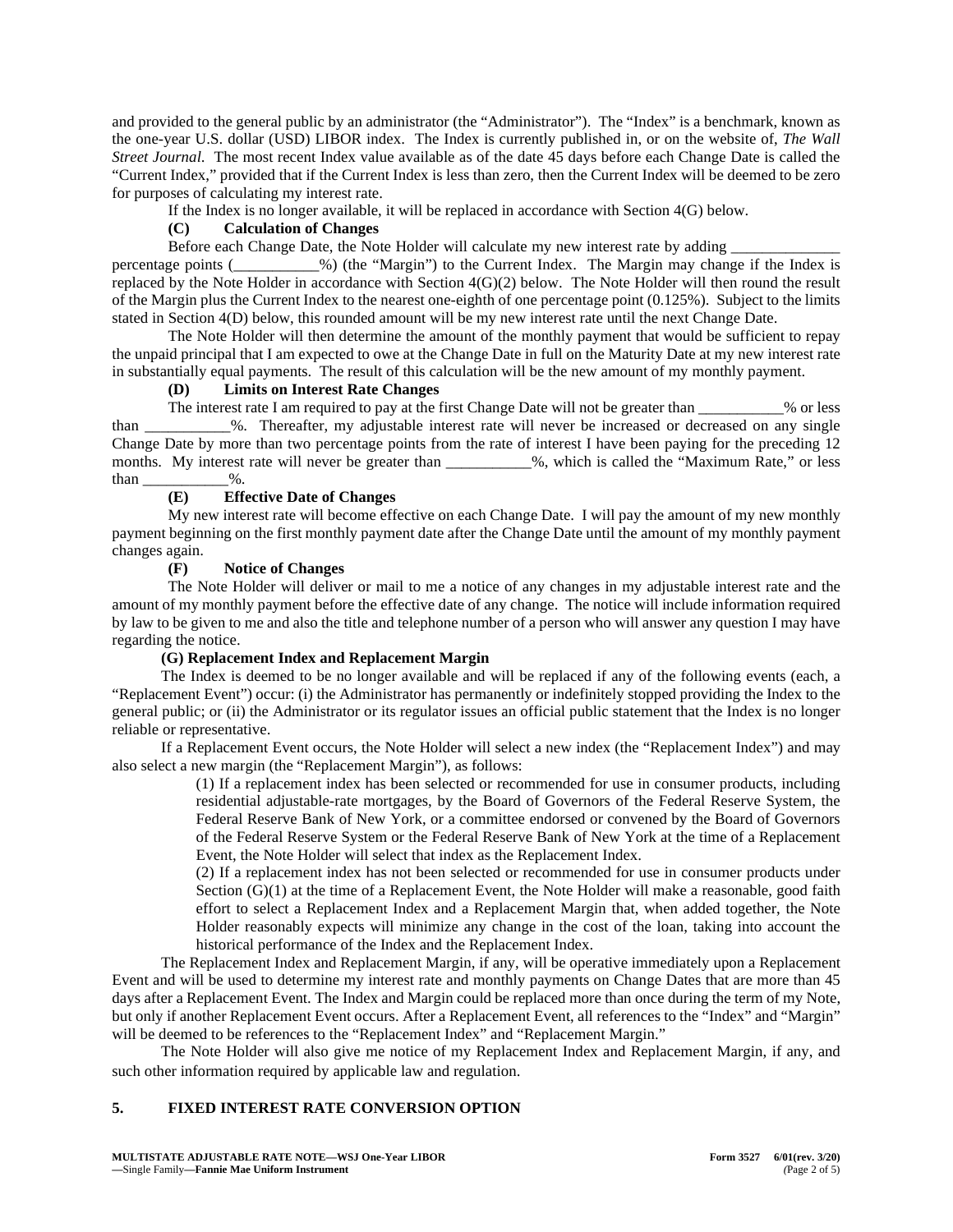#### **(A) Option to Convert to Fixed Rate**

I have a Conversion Option that I can exercise unless I am in default or this Section 5(A) will not permit me to do so. The "Conversion Option" is my option to convert the interest rate I am required to pay by this Note from an adjustable rate with interest rate limits to the fixed rate calculated under Section 5(B) below.

The conversion can only take place on (1) if the first Change Date is 21 months or less from the date of this Note, the third, fourth or fifth Change Date, or (2) if the first Change Date is more than 21 months from the date of this Note, the first, second or third Change Date. Each Change Date on which my interest rate can convert from an adjustable rate to a fixed rate also is called the "Conversion Date." **I can convert my interest rate only on one of these Conversion Dates.**

If I want to exercise the Conversion Option, I must first meet certain conditions. Those conditions are that: (i) I must give the Note Holder notice that I want to do so at least 15 days before the next Conversion Date; (ii) on the Conversion Date, I must not be in default under the Note or the Security Instrument; (iii) by a date specified by the Note Holder, I must pay the Note Holder a conversion fee of U.S.  $\$$  : and (iv) I must sign and give the Note Holder any documents the Note Holder requires to effect the conversion.

#### **(B) Calculation of Fixed Rate**

My new, fixed interest rate will be equal to Fannie Mae's required net yield as of a date and time of day specified by the Note Holder for: (i) if the original term of this Note is greater than 15 years, 30-year fixed rate mortgages covered by applicable 60-day mandatory delivery commitments, plus five-eighths of one percentage point (0.625%), rounded to the nearest one-eighth of one percentage point (0.125%); or (ii) if the original term of this Note is 15 years or less, 15-year fixed rate mortgages covered by applicable 60-day mandatory delivery commitments, plus five-eighths of one percentage point (0.625%), rounded to the nearest one-eighth of one percentage point (0.125%). If this required net yield cannot be determined because the applicable commitments are not available, the Note Holder will determine my interest rate by using comparable information. My new rate calculated under this Section 5(B) will not be greater than the Maximum Rate stated in Section 4(D) above.

#### **(C) New Payment Amount and Effective Date**

If I choose to exercise the Conversion Option, the Note Holder will determine the amount of the monthly payment that would be sufficient to repay the unpaid principal I am expected to owe on the Conversion Date in full on the Maturity Date at my new fixed interest rate in substantially equal payments. The result of this calculation will be the new amount of my monthly payment. Beginning with my first monthly payment after the Conversion Date, I will pay the new amount as my monthly payment until the Maturity Date.

## **6. BORROWER'S RIGHT TO PREPAY**

I have the right to make payments of Principal at any time before they are due. A payment of Principal only is known as a "Prepayment." When I make a Prepayment, I will tell the Note Holder in writing that I am doing so. I may not designate a payment as a Prepayment if I have not made all the monthly payments due under this Note.

I may make a full Prepayment or partial Prepayments without paying any Prepayment charge. The Note Holder will use my Prepayments to reduce the amount of Principal that I owe under this Note. However, the Note Holder may apply my Prepayment to the accrued and unpaid interest on the Prepayment amount before applying my Prepayment to reduce the Principal amount of this Note. If I make a partial Prepayment, there will be no changes in the due dates of my monthly payments unless the Note Holder agrees in writing to those changes. My partial Prepayment may reduce the amount of my monthly payments after the first Change Date following my partial Prepayment. However, any reduction due to my partial Prepayment may be offset by an interest rate increase.

#### **7. LOAN CHARGES**

If a law, which applies to this loan and which sets maximum loan charges, is finally interpreted so that the interest or other loan charges collected or to be collected in connection with this loan exceed the permitted limits, then: (a) any such loan charge shall be reduced by the amount necessary to reduce the charge to the permitted limit; and (b) any sums already collected from me that exceeded permitted limits will be refunded to me. The Note Holder may choose to make this refund by reducing the Principal I owe under this Note or by making a direct payment to me. If a refund reduces Principal, the reduction will be treated as a partial Prepayment.

#### **8. BORROWER'S FAILURE TO PAY AS REQUIRED**

### **(A) Late Charges for Overdue Payments**

If the Note Holder has not received the full amount of any monthly payment by the end of

calendar days after the date it is due, I will pay a late charge to the Note Holder. The amount of the charge will be \_\_\_\_\_\_\_\_\_\_\_% of my overdue payment of principal and interest. I will pay this late charge promptly but only once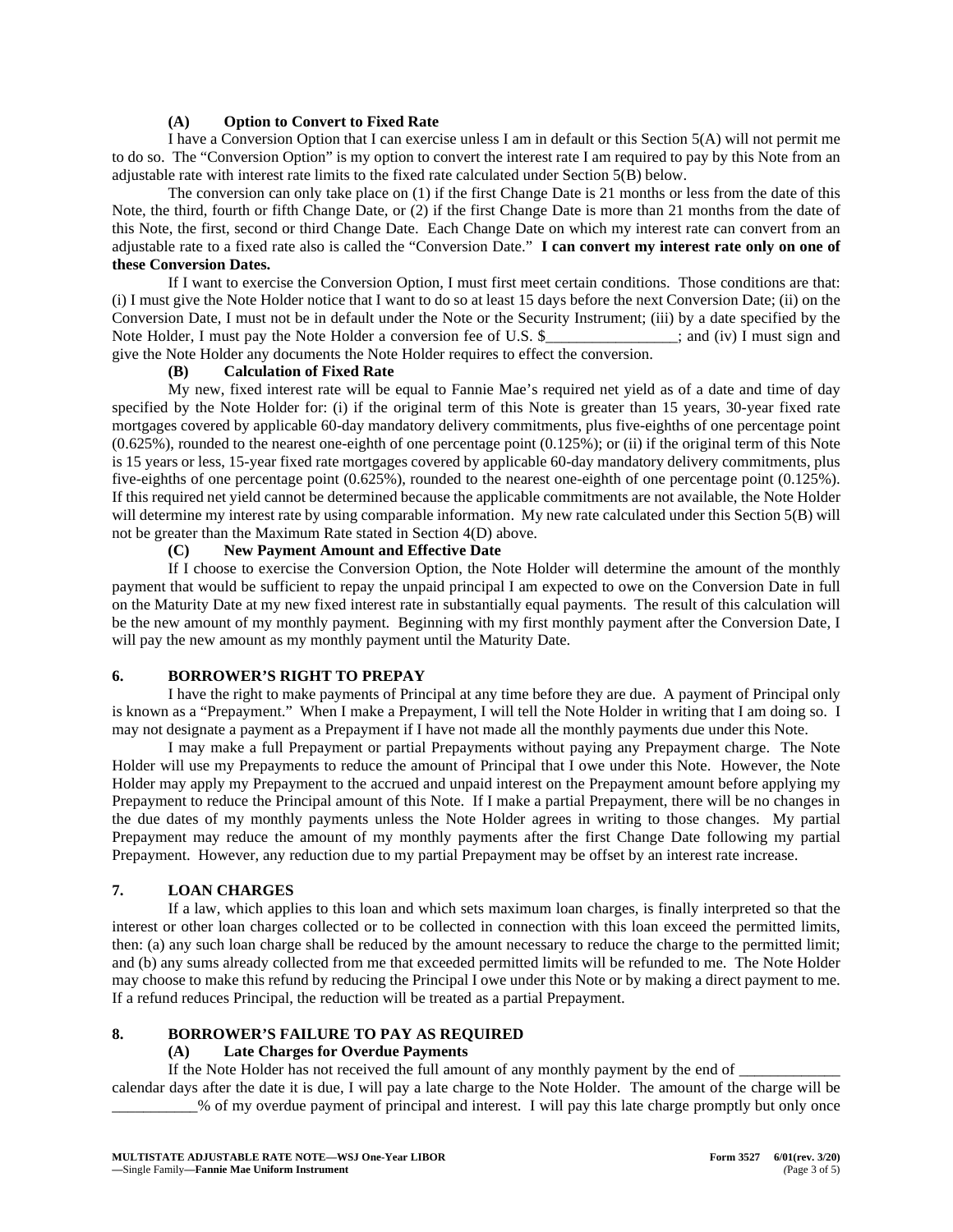on each late payment.

#### **(B) Default**

If I do not pay the full amount of each monthly payment on the date it is due, I will be in default.

#### **(C) Notice of Default**

If I am in default, the Note Holder may send me a written notice telling me that if I do not pay the overdue amount by a certain date, the Note Holder may require me to pay immediately the full amount of Principal that has not been paid and all the interest that I owe on that amount. That date must be at least 30 days after the date on which the notice is mailed to me or delivered by other means.

#### **(D) No Waiver By Note Holder**

Even if, at a time when I am in default, the Note Holder does not require me to pay immediately in full as described above, the Note Holder will still have the right to do so if I am in default at a later time.

#### **(E) Payment of Note Holder's Costs and Expenses**

If the Note Holder has required me to pay immediately in full as described above, the Note Holder will have the right to be paid back by me for all of its costs and expenses in enforcing this Note to the extent not prohibited by applicable law. Those expenses include, for example, reasonable attorneys' fees.

#### **9. GIVING OF NOTICES**

Unless applicable law requires a different method, any notice that must be given to me under this Note will be given by delivering it or by mailing it by first class mail to me at the Property Address above or at a different address if I give the Note Holder a notice of my different address.

Any notice that must be given to the Note Holder under this Note will be given by mailing it by first class mail to the Note Holder at the address stated in Section 3(A) above or at a different address if I am given a notice of that different address.

#### **10. OBLIGATIONS OF PERSONS UNDER THIS NOTE**

If more than one person signs this Note, each person is fully and personally obligated to keep all of the promises made in this Note, including the promise to pay the full amount owed. Any person who is a guarantor, surety or endorser of this Note is also obligated to do these things. Any person who takes over these obligations, including the obligations of a guarantor, surety or endorser of this Note, is also obligated to keep all of the promises made in this Note. The Note Holder may enforce its rights under this Note against each person individually or against all of us together. This means that any one of us may be required to pay all of the amounts owed under this Note.

#### **11. WAIVERS**

I and any other person who has obligations under this Note waive the rights of Presentment and Notice of Dishonor. "Presentment" means the right to require the Note Holder to demand payment of amounts due. "Notice of Dishonor" means the right to require the Note Holder to give notice to other persons that amounts due have not been paid.

#### **12. UNIFORM SECURED NOTE**

This Note is a uniform instrument with limited variations in some jurisdictions. In addition to the protections given to the Note Holder under this Note, a Mortgage, Deed of Trust, or Security Deed (the "Security Instrument"), dated the same date as this Note, protects the Note Holder from possible losses that might result if I do not keep the promises that I make in this Note. That Security Instrument describes how and under what conditions I may be required to make immediate payment in full of all amounts I owe under this Note. Some of those conditions read as follows:

(A) Until I exercise my Conversion Option under the conditions stated in Section 5 of this Adjustable Rate Note, Uniform Covenant 18 of the Security Instrument shall read as follows:

**Transfer of the Property or a Beneficial Interest in Borrower.** As used in this Section 18, "Interest in the Property" means any legal or beneficial interest in the Property, including, but not limited to, those beneficial interests transferred in a bond for deed, contract for deed, installment sales contract or escrow agreement, the intent of which is the transfer of title by Borrower at a future date to a purchaser.

If all or any part of the Property or any Interest in the Property is sold or transferred (or if Borrower is not a natural person and a beneficial interest in Borrower is sold or transferred) without Lender's prior written consent, Lender may require immediate payment in full of all sums secured by this Security Instrument. However, this option shall not be exercised by Lender if such exercise